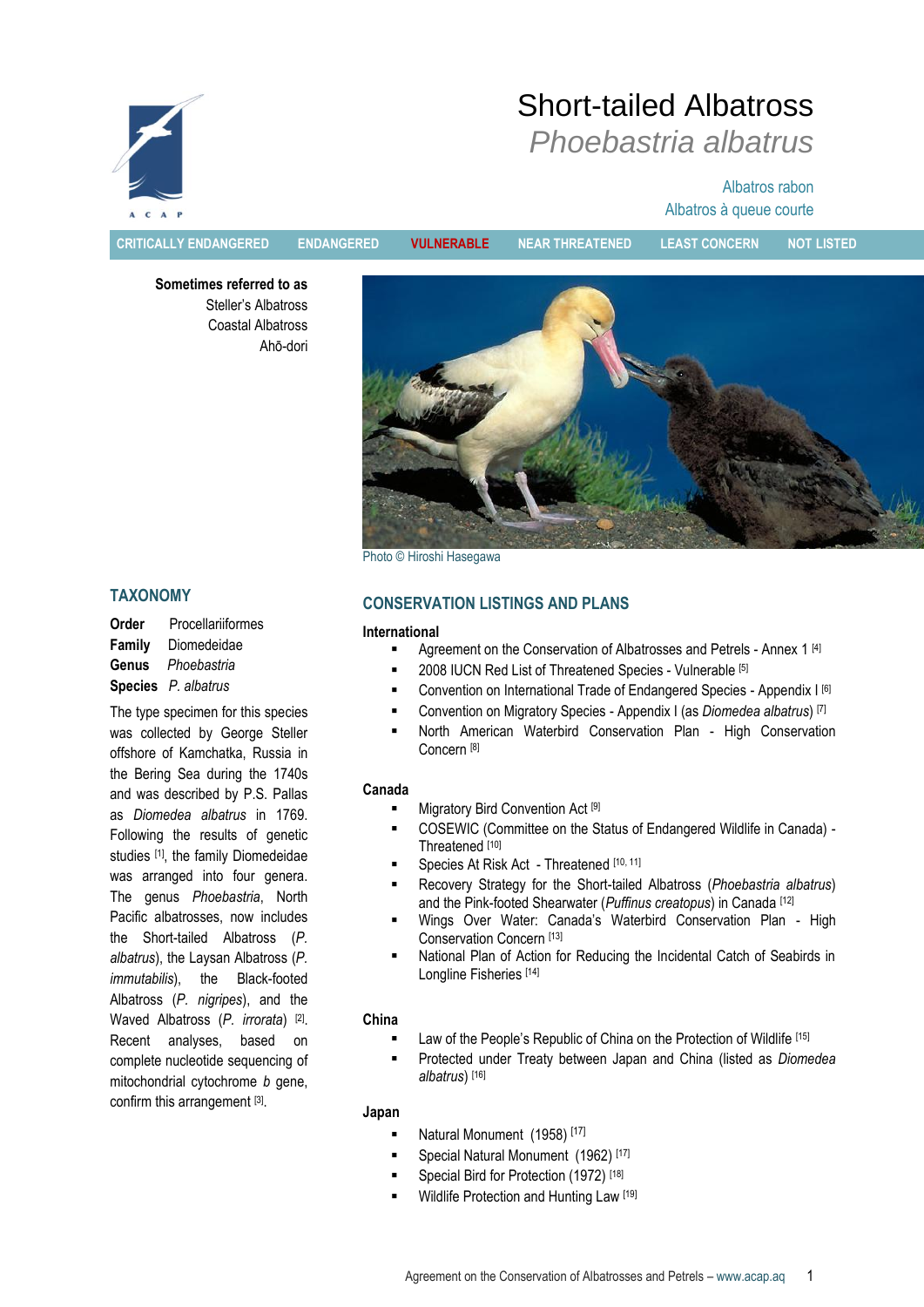- **Example 2** Law for the Conservation of Endangered Species of Wild Fauna and Flora (1992, Law No 75) [19]
- Domestic Endangered Species (1993)<sup>[20]</sup>
- **Short-tailed Albatross Recovery Plan (1993)** [20]
- Japan"s National Plan of Action for Reducing Incidental Catch of Seabirds in Longline Fisheries 2009 [21]
- Red Data Book of Japan (as *Diomedea albatrus*) Vulnerable [22]

#### **Mexico**

Protected under Treaty between Mexico and USA (family Diomedeidae listed) [23]

#### **Russia**

- On the Protection and Use of Wild Animals [15]
- **Protected under the Union of Soviet Socialist Republic, Convention Concerning the Conservation of Migratory** Birds and Their Environment (USA-Russia) 1976 (as *Diomedea albatrus*) [24]

#### **Taiwan (Chinese Taipei)**

**Taiwan's National Plan of Action for Reducing Incidental Catch of Seabirds in Longline Fisheries** [25]

#### **United States**

- Migratory Bird Treaty Act of 1918 [26]
- Endangered Species Act (1973) Endangered [27]
- Short-tailed Albatross Recovery Plan (2008)<sup>[28]</sup>
- United States National Plan of Action for Reducing Incidental Catch of Seabirds in Longline Fisheries [29]

# **Alaska**

- Listed as Endangered [30]
- NatureServe Subnational Conservation Status Rank S1 (Critically Imperilled) [31]

#### **Hawaii**

NatureServe Subnational Conservation Status Rank - S1 (Critically Imperilled) [31]

#### **BREEDING BIOLOGY**

*Phoebastria albatrus* is a colonial, annual breeding species; each breeding cycle lasts about 8 months. Birds begin to arrive at the main colony on Torishima Island in early October (Table 1). A single egg is laid in late October to late November and incubation lasts 64 to 65 days. Hatching occurs in late December through January [17]. Chicks begin to fledge in late May into June [32] . There is little information on timing of breeding on Minami-kojima. First breeding sometimes occurs when birds are five years old, but more commonly when birds are aged six [28].

Table 1*. Breeding cycle of* P. albatrus.



#### **BREEDING STATES**

Table 2. *Distribution of the global* P. albatrus *population among breeding range states*.

|                       | Japan | Disputed <sup>1</sup> |
|-----------------------|-------|-----------------------|
| <b>Breeding pairs</b> | 85%   | 15%                   |

<sup>1</sup> Senkaku or Diaoyutai Islands are disputed territory between: Japan, Peoples Republic of China and Republic of China (Taiwan).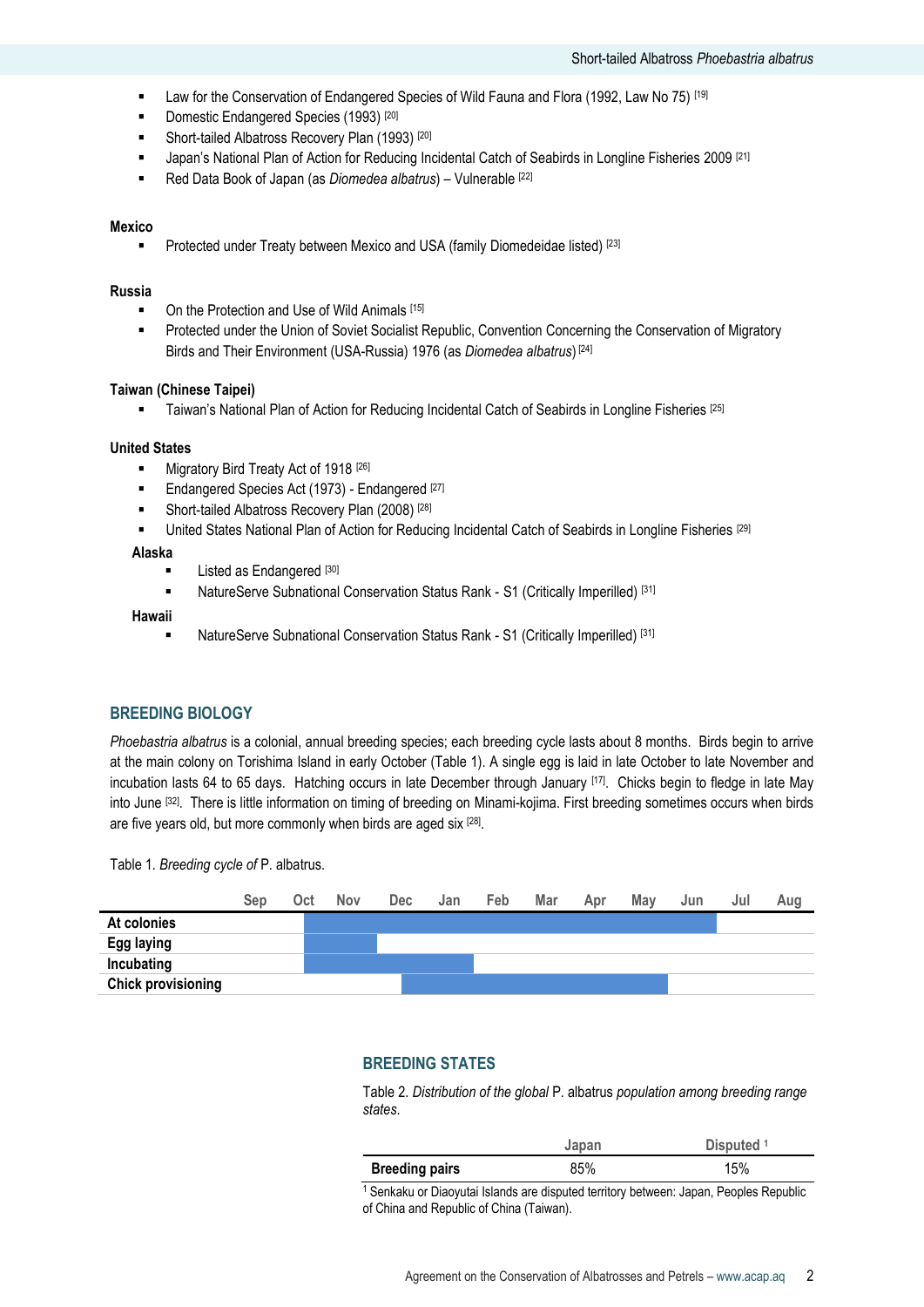## **BREEDING SITES**

*Phoebastria albatrus* breeds primarily on two islands: Torishima in Japan, and Minami-kojima in the Senkaku Islands, the ownership of which is disputed (Figure 1, Table 2). The species formally bred on at least 12 other islands (Table 3). In 2006-2007, there were an estimated 1,026 breeding *P. albatrus* [28] , 80-85% of which bred in a single colony (Tsubame-zaki) located on a steep eroding fluvial outwash plain at the base of Torishima's active volcano [33]. A small additional colony on Torishima (Hatsune-zaki) has exhibited rapid growth in recent years as birds emigrate to it from Tsubame-zaki [34]. Nesting sites at Hatsune-zaki are more stable and the maximum potential colony size is larger. Despite apparent emigration, growth of the Tsubamezaki colony remains high (Figure 2).

The only other *P. albatrus* breeding site of consequence is in the Senkaku Island group, on Minamikojima [<sup>35]</sup>, where the remaining 15-20% of the world population breeds (Table 4). In 2002, a single *P. albatrus* chick fledged from Kitakojima, an island near Minamikojima [36]. Recent isolated attempts at breeding occured on Yomejima in the Bonin Islands of Japan, and on Midway Atoll in the Northwest Hawaiian Islands, but both were unsuccessful [28].

Table 3*. Sites from which* P. albatrus *has been extirpated* [28] .

| Islands with extirpated colonies         | <b>Jurisdiction</b> |
|------------------------------------------|---------------------|
| Ogasawara (Bonin) Islands                |                     |
| Nishinoshima/ Rosario Island             |                     |
| 27.25°, 140.90°                          |                     |
| Mukojima Island <sup>1</sup>             | Japan               |
| 27.69°, 142.18°                          |                     |
| Yomeshima                                |                     |
| 27.50°, 142.20°                          |                     |
| Kitanoshima                              |                     |
| 27.72°, 142.10°                          |                     |
| <b>Daito Islands</b>                     |                     |
| Kita-daitojima                           |                     |
| 25.95°, 131.03°                          |                     |
| Minami-daitojima                         | Japan               |
| 25.83°, 131.23°                          |                     |
| Okino-daitojima                          |                     |
| 24.47°, 131.18°                          |                     |
| Senkaku Retto of southern Ryukyu Islands |                     |
| Kobisho                                  | Disputed            |
| 25.93°, 123.68°                          |                     |
| Uotsurijima                              |                     |
| 25.74°, 123.47°                          |                     |
| Volcano Islands                          |                     |
| Iwo Jima/ Sulphur Island                 | Japan               |
| 24.78°, 141.32°                          |                     |
| Agincourt Island/ P'eng-chia-Hsu         | Taiwan              |
| 25.63°, 122.08°                          |                     |
| Pescadore Islands                        |                     |
| Byosho Island                            | Taiwan              |
| 23.57°, 119.60°                          |                     |

<sup>1</sup>Chick translocation and decoy-based attraction efforts occurred in 2008 and 2009 on Mukojima in the hopes of establishing a breeding colony on this non-volcanic island. A total of 25 short-tailed albatross chicks were translocated and hand-reared. All birds successfully fledged (G. Balogh, pers comm.).

Table 4*. Monitoring methods and estimates of the population size (annual breeding pairs) for each breeding site. Table based on unpublished data from the Yamashina Institute for Ornithology and Toho University.*

| <b>Breeding site location</b>         | <b>Jurisdiction</b>   | <b>Years monitored</b>          | <b>Monitoring</b><br>method | <b>Monitoring</b><br>accuracy | Annual breeding<br>pairs (last census) |
|---------------------------------------|-----------------------|---------------------------------|-----------------------------|-------------------------------|----------------------------------------|
| Torishima Island<br>30°29'N, 140°18'E | Japan                 | 1953-2009                       | A. B                        | High                          | 418 (2009)                             |
| Minami-kojima<br>25°44'N, 123°34'E    | Disputed <sup>1</sup> | 1979, 1980,<br>1988, 1991, 2002 | A, B                        | Unknown                       | c. 52 $(2002)$                         |
| Total                                 |                       |                                 |                             |                               | 470                                    |

<sup>1</sup> Senkaku or Diaoyutai Islands are disputed territory: Japan, Peoples Republic of China and Republic of China (Taiwan).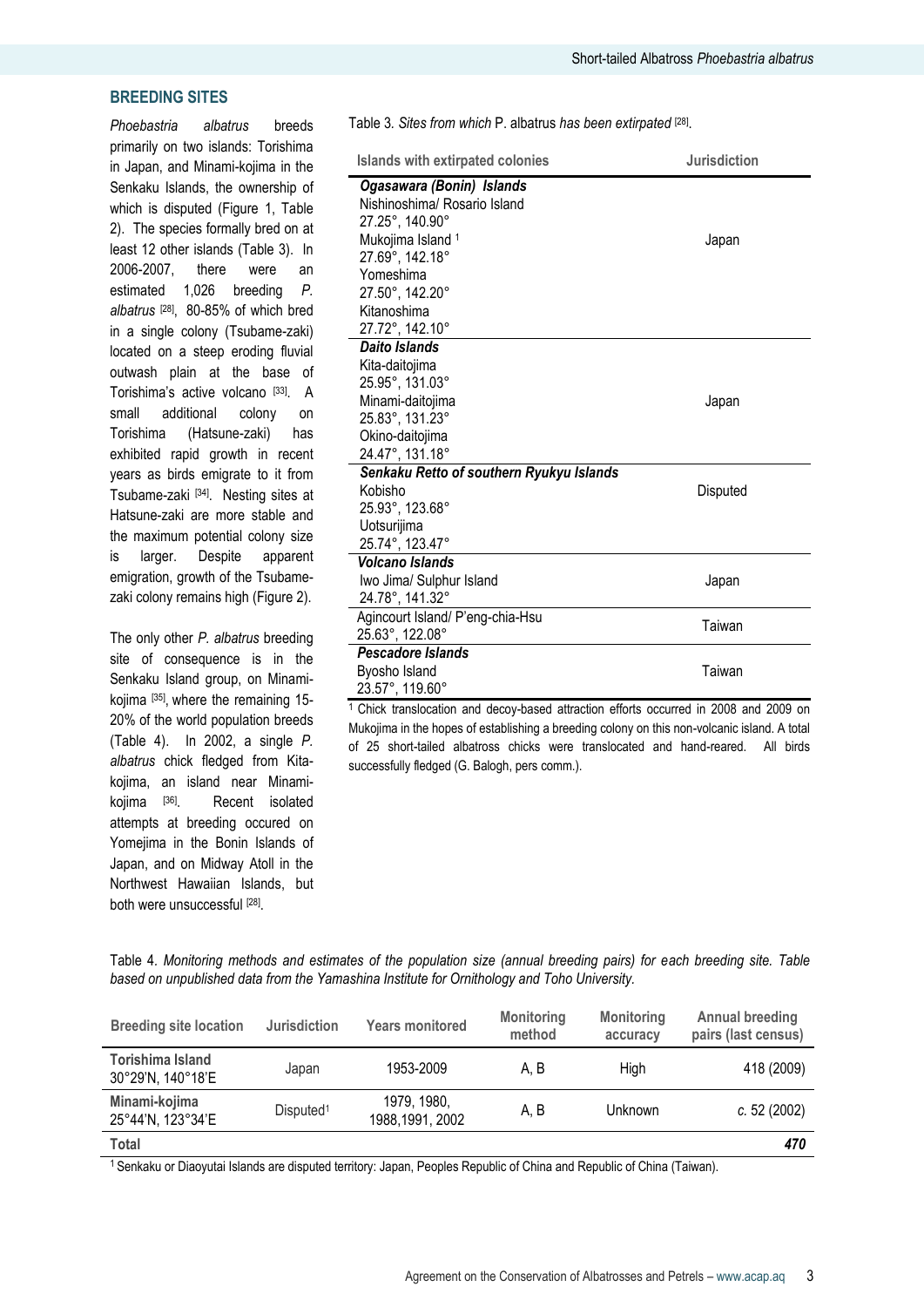

Figure 1. *North Pacific Range of* P. albatrus *showing the two existing breeding islands, islands from which the species is known to be extirpated, and the species overlap with Regional Fishery Management Organizations. All waters within the US EEZ are also managed by Regional Fishery Management Councils: the North Pacific Fishery Management Council (for waters off Alaska), the Pacific Fishery Management Council (for waters off the west coast of the contiguous 48 states), and the West Pacific Regional Fishery Management Council (for waters surrounding the Hawaiian Archipelago and other US Territories in the Central Pacific).*

*IATTC - Inter-American Tropical Tuna Commission IPHC - International Pacific Halibut Commission WCPFC - Western and Central Pacific Fisheries Commission*

## **CONSERVATION LISTINGS AND PLANS FOR THE BREEDING SITES**

#### **International**

Ogasawara (Bonin) Islands and Papahānaumokuākea Marine National Monument

UNESCO World Heritage Site (tentative) [37, 38]

#### **Japan**

Torishima

- National Wildlife Protection Area (1954)<sup>[17]</sup>
- Natural Monument (1958) [17]

Ogasawara (Bonin) Islands

- National Park, established 1972 (IUCN Management Categories II and V)<sup>[39, 40]</sup>
- Marine Park, established 1972 [40]

Mukojima (N. Nakamura, pers. comm.)

- National Wildlife Protection Area (1954)
- Feral Goat Eradication Plan (1997-2004)

#### **Senkaku Retto/ Diaoyutai Islands**

Minami-kojima

■ none

**United States**

■ Papahānaumokuākea Marine National Monument Management Plan 2008<sup>[41]</sup>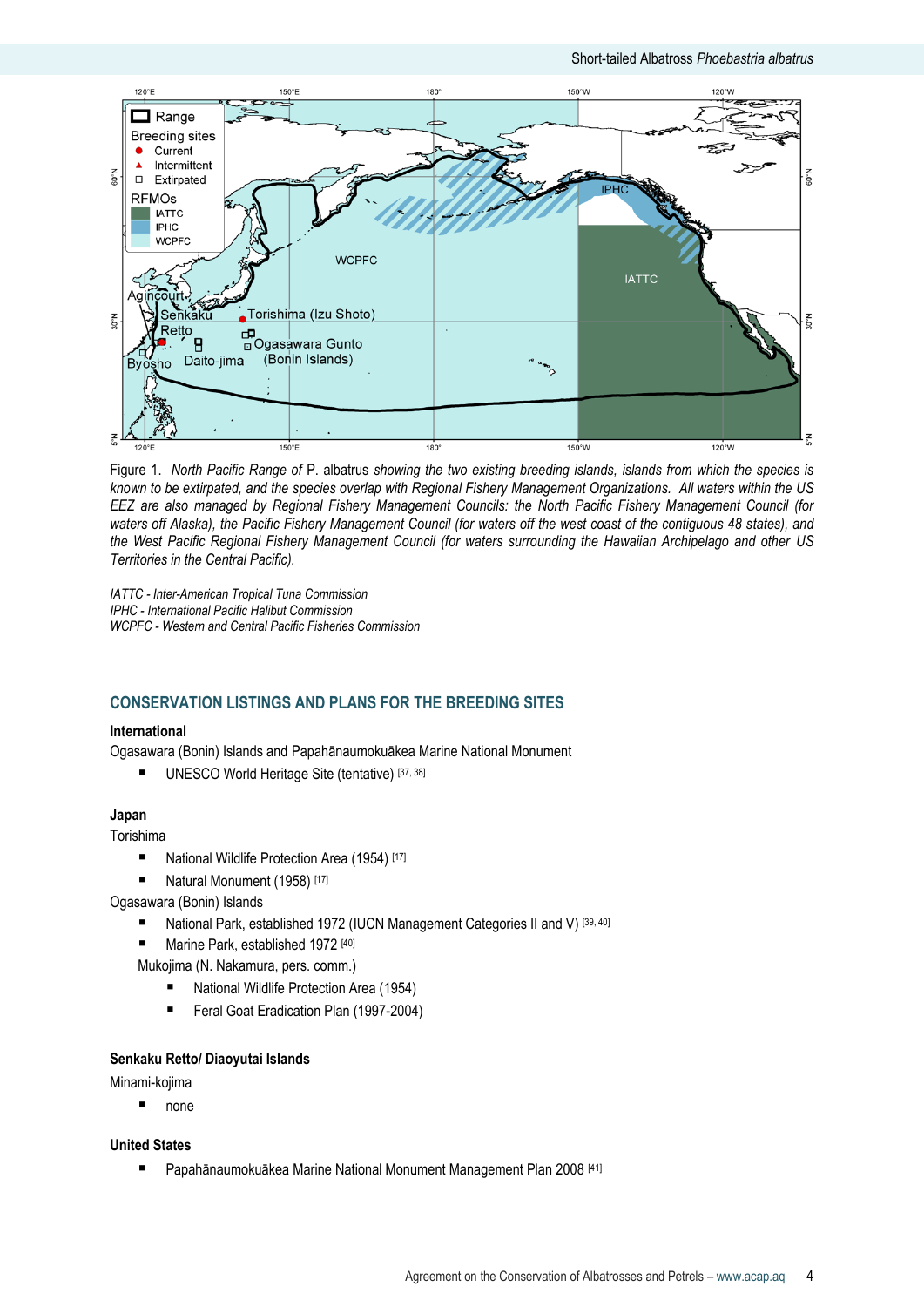#### **POPULATION TRENDS**

At the beginning of the 20th century, *P. albatrus* approached extinction, primarily as a result of commercial harvest on the breeding colonies in Japan. Albatrosses were killed primarily for their feathers. In addition, their carcasses were rendered for oil, and processed into fertilizer; and, their eggs were collected for food [32]. Pre-exploitation worldwide population estimates of *P. albatrus* are not known. The total number of birds harvested provides the best estimate of the pre-exploitation population size; between about 1885 and 1903, an estimated five million *P. albatrus* were harvested from the breeding colony on Torishima [31], with the harvest continuing until the early 1930s. By 1949, there were no *P. albatrus* breeding at any of the historically known breeding sites, including Torishima, and the species was thought to be extinct [32] .

In 1950, *P. albatrus* was reported nesting on Torishima [42, 43]. In January 1951 about 10 birds were observed visiting Torishima [44] and by 1954 there were 25 birds and at least 6 breeding pairs [45]. Since then, the population has increased steadily (Figure 2), at 6- 7% per year between 1954 and 2008 (p<0.01) (Table 5).



Figure 2. *Counts of* P. albatrus *eggs and nearly-fledged chicks on Torishima Island, Japan, from 1953-2008. Figure based on unpublished data from H. Hasegawa, Toho University, Tokyo, Japan, not to be used without data holder's permission.*

In 1971, 12 adult *P. albatrus* were discovered on Minami-kojima at a former breeding site [46]. Aerial surveys in 1979 and 1980 revealed an estimated 16 to 35 adults respectively. In April 1988, the presence of chicks on Minami-kojima was confirmed; and, in March 1991, 10 chicks were seen. In 1991, the estimate for the population on Minami-kojima was 75 birds and 15 breeding pairs [47]. In 2002, H. Hasegawa counted 33 fledglings at this breeding colony. Assuming a fledging success of 64%, this would represent 52 nesting pairs (Table 4). There is no information available on historical numbers at this breeding site.

In 2007-2008, the world population estimate, including breeding and non-breeding birds of both Torishima and Minami-kojima origin was estimated to be *c.* 2,406 birds <sup>[28]</sup>. The global population estimate assumes that the population structure and growth at Minami-kojima are similar to that observed at Torishima.

The mean breeding success on Torishima was just over 53% between 1954 and 2008, and mean adult survival was 96% (Table 6), within range for other albatross species [48]. Juvenile survival has not been estimated for either of the two breeding sites.

| Table 5. Summary of population trend data for P. albatrus. Table based on H. Hasegawa unpublished data (egg count). |  |  |
|---------------------------------------------------------------------------------------------------------------------|--|--|
|---------------------------------------------------------------------------------------------------------------------|--|--|

| <b>Breeding site</b> | <b>Current</b><br><b>Monitoring</b> | <b>Trend Years</b>       | % average change per year<br>(95% Confidence Interval) [49] | <b>Trend</b> | % of population<br>for which trend<br>calculated |
|----------------------|-------------------------------------|--------------------------|-------------------------------------------------------------|--------------|--------------------------------------------------|
| Torishima Island     | Yes                                 | 1954 - 2008              | 6.8(6.4, 7.2)                                               | Increasing   | $c. 85 - 90\%$                                   |
| Minami-kojima        | No                                  | $\overline{\phantom{a}}$ | $\blacksquare$                                              | Unknown      | -                                                |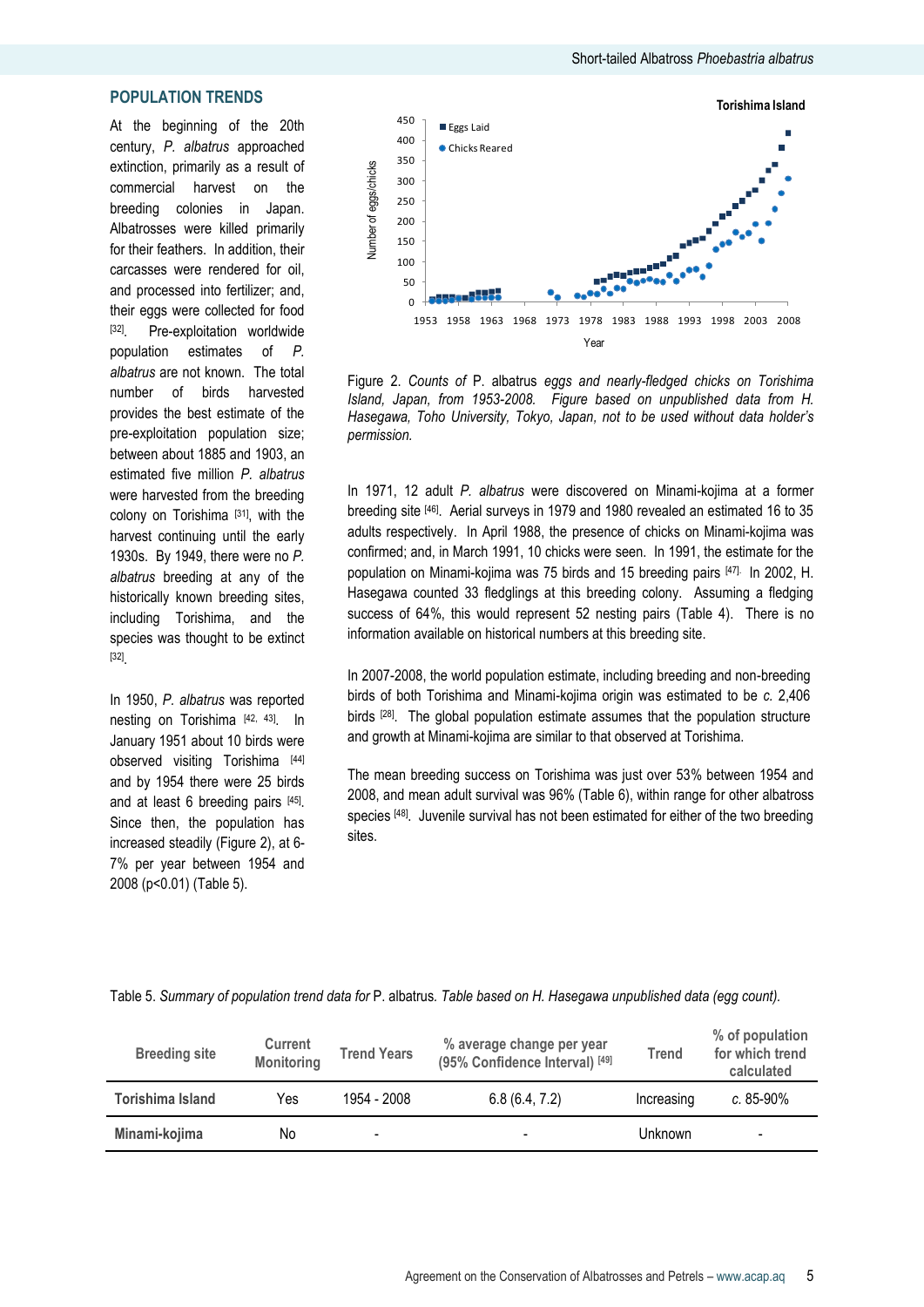Table 6. *Summary of demographic data for* P. albatrus*. Table based on H. Hasegawa unpublished data.*

| <b>Breeding site</b> | Mean breeding success %/year<br>(±SE, Study period) | Mean juvenile survival<br>%/year (Study period) | Mean adult survival %/year<br>(Study period) |
|----------------------|-----------------------------------------------------|-------------------------------------------------|----------------------------------------------|
| Torishima            | $53.2 \pm 2.6$ (1954-1964, 1979-2008)               | No data                                         | 96 (1979-1996)                               |
| Minami-kojima        | No data                                             | No data                                         | No data                                      |

#### **BREEDING SITES: THREATS**

Threats to *P. albatrus* on Torishima remain high, despite habitat management efforts that have been undertaken there (Table 7). Ecological information from Minami-kojima is largely lacking due to the inaccessibility of the island, which is a result of disputed claims between Japan, China, and Taiwan.

Table 7. *Summary of known threats causing population-level changes at the breeding sites of* P. albatrus*. Table based on the Short-tailed Albatross Recovery Plan* [28] *.*

| <b>Breeding</b><br>site    | Human<br>disturbance | Human<br>take | <b>Natural</b><br>disaster | <b>Parasite</b><br>or<br>Pathogen | <b>Habitat loss</b><br>or<br>degradation | <b>Predation</b><br>(alien species) | Contamination |
|----------------------------|----------------------|---------------|----------------------------|-----------------------------------|------------------------------------------|-------------------------------------|---------------|
| Torishima<br><b>Island</b> | No <sup>a</sup>      | No            | High c                     | No                                | Low-Medium <sup>d</sup>                  | No e                                | Unknown f     |
| Minami-<br>kojima          | Unknown b            | No            | No                         | No                                | Unknown                                  | Unknown                             | Unknown       |

a Anthropogenic disturbance on Torishima is essentially limited to activities associated with the conservation management of the species.

**b** Anthropogenic presence on Minami-kojima is limited to trespass activities on the island, and fishing and military activities near the island.

<sup>c</sup> Despite intensive efforts by the Japanese government, erosion and flooding remain a threat at the Tsubame-zaki colony. High winds can also blow chicks off their nests and down the steep slope, where parents cannot relocate them. Both the Tsubame-zaki and Hatsune-zaki colonies are subjected to the hazards of severe volcanic activity. Modelling suggests that a worst-case scenario volcanic eruption could remove about 40% of the world population in a single event (P. Sievert, University of Massachusetts, pers. comm.), [50]. Such an eruption could also render breeding habitat unsuitable and widowed birds might take several seasons to re-mate.

<sup>d</sup> Habitat alteration in the form of flood control structures (gabions), terracing, and revegetation activities at the Tsubamezaki colony site are all undertaken for the conservation benefit of this species. Birds may become entangled in gabion cages as they corrode. Invasive plants on Torishima may reduce quality of nesting habitat at the Hatsune-zaki colony site in the future.

<sup>e</sup> Black rats (*Rattus rattus*) are common on Torishima, but have not been observed to have a deleterious effect upon *P. albatrus*.

<sup>f</sup> Comprehensive contaminants screening of short-tailed albatross breeding on Torishima Island has not occurred.

#### **FORAGING ECOLOGY AND DIET**

*Phoebastria albatrus* forages diurnally and possibly nocturnally [17], either singly or in groups (occasionally in the 100"s, H. Hasegawa, unpublished data) predominantly taking prey by surface-seizing [51, 52, 53] . The diet of *P. albatrus* during breeding is not well-known, but observations of food brought to nestlings (H. Hasegawa, unpublished data) and of regurgitated material [32] indicate that the diet includes squid (especially the Japanese common squid, *Todarodes pacificus*), shrimp, fish (including bonitos, *Sarda* sp., flying fishes, *Exocoetidae,* and sardines, *Clupeidae*), flying fish eggs, and other crustaceans [17,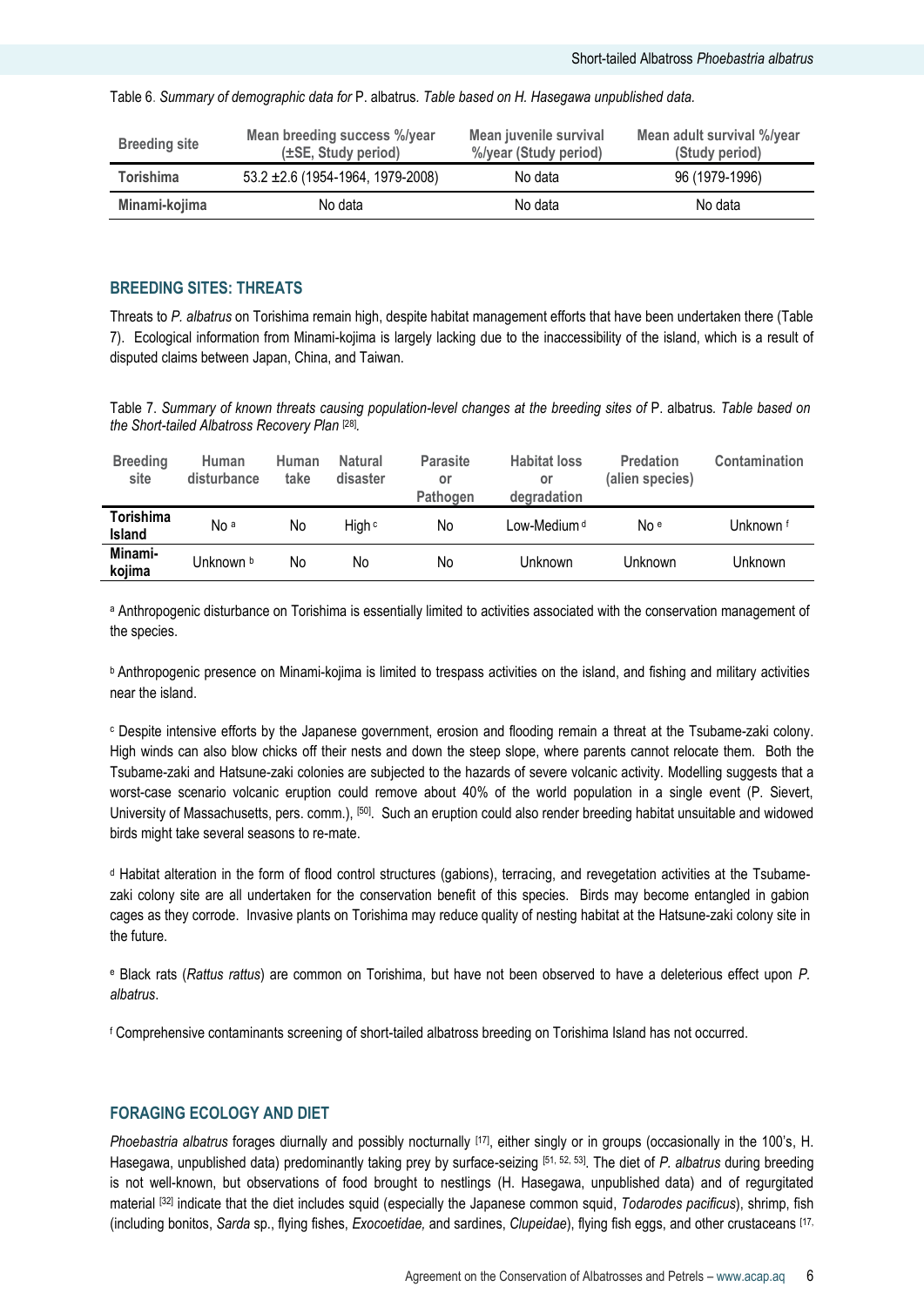43, 54] . *Phoebastria albatrus* may formerly have scavenged salmon (*Oncorhynchus* sp.) from shallow coastal estuaries [54] and has also been reported to readily scavenge fisheries offal as well as discarded marine mammals and blubber from whaling vessels [17] . This species visits and follows commercial fishing vessels in Alaska that target sablefish (*Anoplopoma fimbria*), Pacific cod (*Gadus macrocephalus*), Pacific halibut (*Hippoglossus stenolepis*), and pollock (*Theragra chalcogramma*) [55] . Offal and discards from commercial longlining may now constitute a sizeable portion of the diet.

The limited diet information for the non-breeding season suggests that squids, crustaceans, and fishes are important prey  $^{\rm [17]}$ . In the Bering Sea, this may include mesopelagic squid concentrations (primarily *Berryteuthis magister*, and *Gonatopsis borealis*) over the outer continental shelf and slope [56] . Mesopelagic prey may become available through scavenging on discards from subsurface predators and fisheries, positively buoyant post-mortem organisms, and vertical migration [57, 58] . Researchers from the Yamashina Institute have also observed rafts of *P. albatrus* off the Tsubame-zaki colony on Torishima feeding on what was likely dead giant squid (*Architeuthis sp*.).

#### **MARINE DISTRIBUTION**

The range of *P. albatrus* covers most of the North Pacific Ocean; a few records from the Sea of Okhotsk and the East China Sea also exist (N. Nakamura, Yamashina Institute for Ornithology, pers. comm.). Although *P. albatrus* have been observed near the Diomede Islands  $(65°45'N)$   $[54]$ , they probably seldom occur north of St. Lawrence Island (*c.* 63°N). The southern limit of *P. albatrus* is unknown, but probably coincides with the northern edge of the North Equatorial Current.

Historic records and bones of *P. albatrus* found in middens along the coast of California [59], British Columbia [60] and Alaska [61, 62, 63, 64] suggested that the species was abundant in coastal North America in the past [17, 65]. Based upon those midden records, as well as the relative scarcity of pelagic observations, *P. albatrus* has been characterised as either a coastal [17] or a nearshore species [65]. Prior to the late 1990"s, nearly all known sightings of *P. albatrus* at sea were from US-based fishermen and fishery observers [51]. However, because sightings came mostly from heavily fished areas near the coastal and shelfbreak zones, the resulting distribution was likely to be biased.

Satellite tagging efforts have been conducted on *P. albatrus* since the late 1990"s, with small numbers of birds tagged every year since 2000. These data indicate that during the brooding period, most foraging is along the eastern coastal waters of Honshu Island, Japan (R. Suryan, K. Ozaki, G.R. Balogh, and K.N. Fisher, unpublished data), [65] (Figure 3), although foraging trips may extend hundreds of miles or more from the colony (R. Suryan, unpublished data) [28]. During the nonbreeding season, *P. albatrus* range along the Pacific Rim from southern Japan to northern California, primarily along continental shelf margins (Figure 4).

The North Pacific marine environment most heavily used by *P. albatrus* is characterised by regions of upwelling and high productivity along the northern edge of the Gulf of Alaska, along the Aleutian Chain, and along the Bering Sea shelfbreak from the Alaska Peninsula out towards St. Matthew Island [54, 66] . Consequently, it has been suggested that *P. albatrus* may be relatively common nearshore, but only where upwelling hotspots occur in proximity to the coast; and that it would be more accurate to label the species as a continental shelf-edge specialist than a coastal or nearshore species [51] . *Phoebastria albatrus* adults spent less than 5% of their time over waters >3000m deep [67, 68]; whereas areas with waters <1000m deep were frequented by adults and subadults more than 70% of the time, and by juveniles almost 80% of the time [67].



*Flock of* P. albatrus *observed along the Bering Sea shelfbreak near the US- Russia Border. Photo by Josh Hawthorne of the F/V Blue Gaddus.*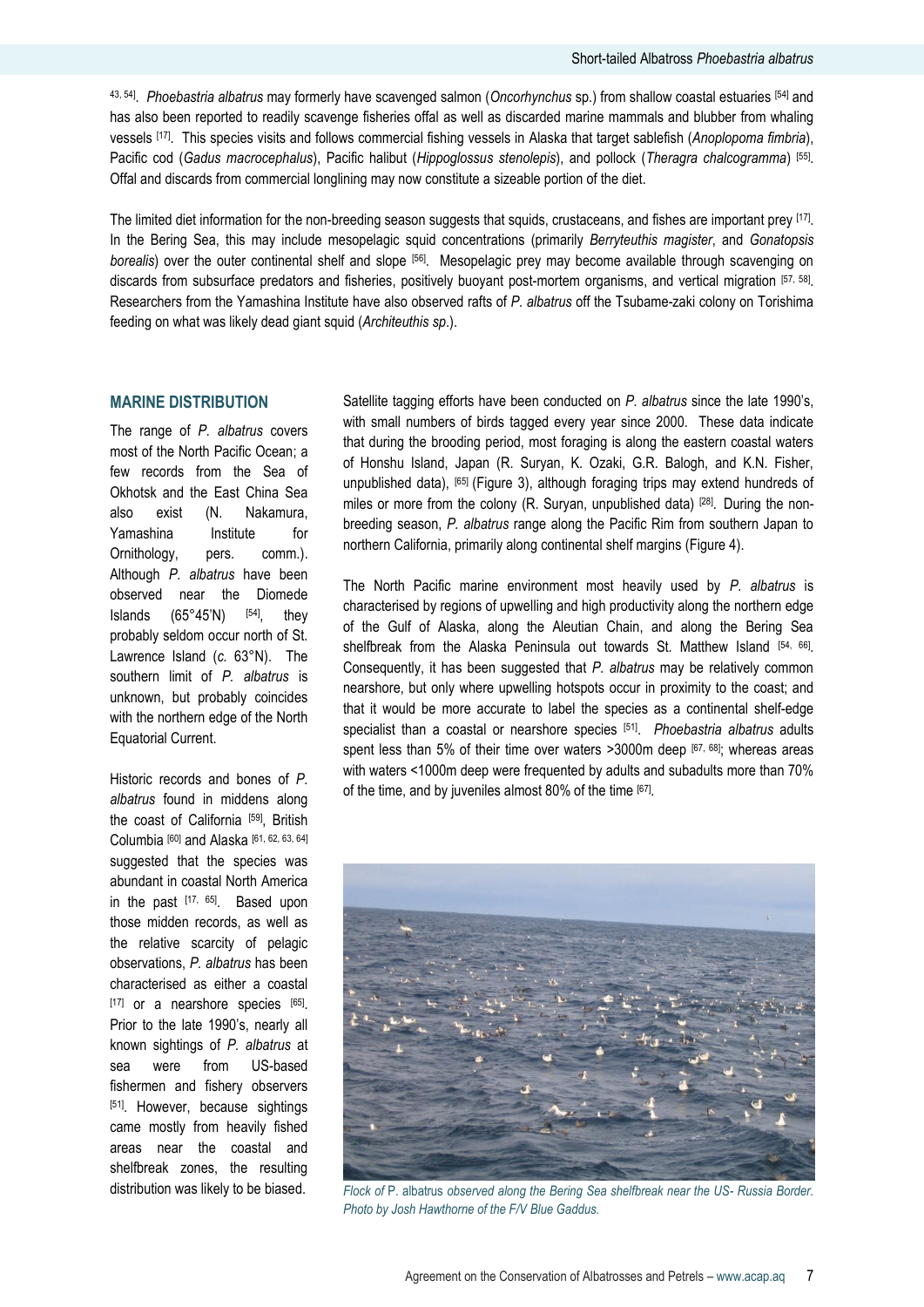Immature birds exhibit two patterns of post-breeding dispersal: while some move relatively rapidly north to the western Aleutian Islands, other individuals stay within the coastal waters of northern Japan and the Kuril Islands throughout the summer. In early September, these individuals move into the western Aleutian Islands; once in the Aleutians, most birds travel east toward the Gulf of Alaska [10, <sup>67]</sup>. Both satellite data and at-sea sightings indicate a prevalence of juvenile and sub-adult *P. albatrus* off the west coasts of Canada and the USA [12, 69, 70, 71]. In late September, large flocks of *P. albatrus* have been observed over the Bering Sea canyons [51]; these are the only known concentrations of this species away from their breeding islands. The distribution of squid is one plausible explanation for the association of *P. albatrus* with shelfbreak and slope regions of the Northwest Pacific Ocean and the Bering Sea [67] .

Movement patterns may differ between gender and age classes. Limited data suggests that upon leaving Torishima, females tend to spend more time offshore of Japan and the Kuril Islands and Kamchatka Peninsula, compared to males, which spend more time within the Aleutian Islands and Bering Sea north of 50° N latitude [67, 68]. Tagged yearlings travelled nearly twice the distance per day  $(245 \pm 8 \text{ km/d})$  on average than all older albatrosses (133  $\pm$  8 km/d). In general, *P. albatrus* are more active during the day (mean movement rate =  $14$  km/h  $\pm$  1.5 SE) than at night [67, 68] .In 2008 and 2009, biologists from Japan and the USA jointly tagged fledglings to study post fledging dispersal and survival of translocated and naturally-reared chicks. Initial dispersal patterns of naturally-reared and translocated

fledglings were remarkably similar (R. Suryan, K. Ozaki, and G. Balogh unpublished data).



Figure 3. *Tracking data from breeding* P. albatrus *satellite-tagged during brooding in 2006 and 2007. (Number of tagged birds = 16, including repeated trips for each individual). Map based on data submitted to the BirdLife Global Procellariiform Tracking Database.*



Figure 4. *Tracking data from* P. albatrus*. Information was derived from birds that were satellite-tagged at two locations; on Torishima island, where breeding, nonbreeding and post-breeding birds (n = 23) were tagged between 2006-2008; and near Seguam Pass, where birds were satellite-tagged from 2003-2006 (n = 12). Map based on data submitted to the BirdLife Global Procellariiform Tracking Database.*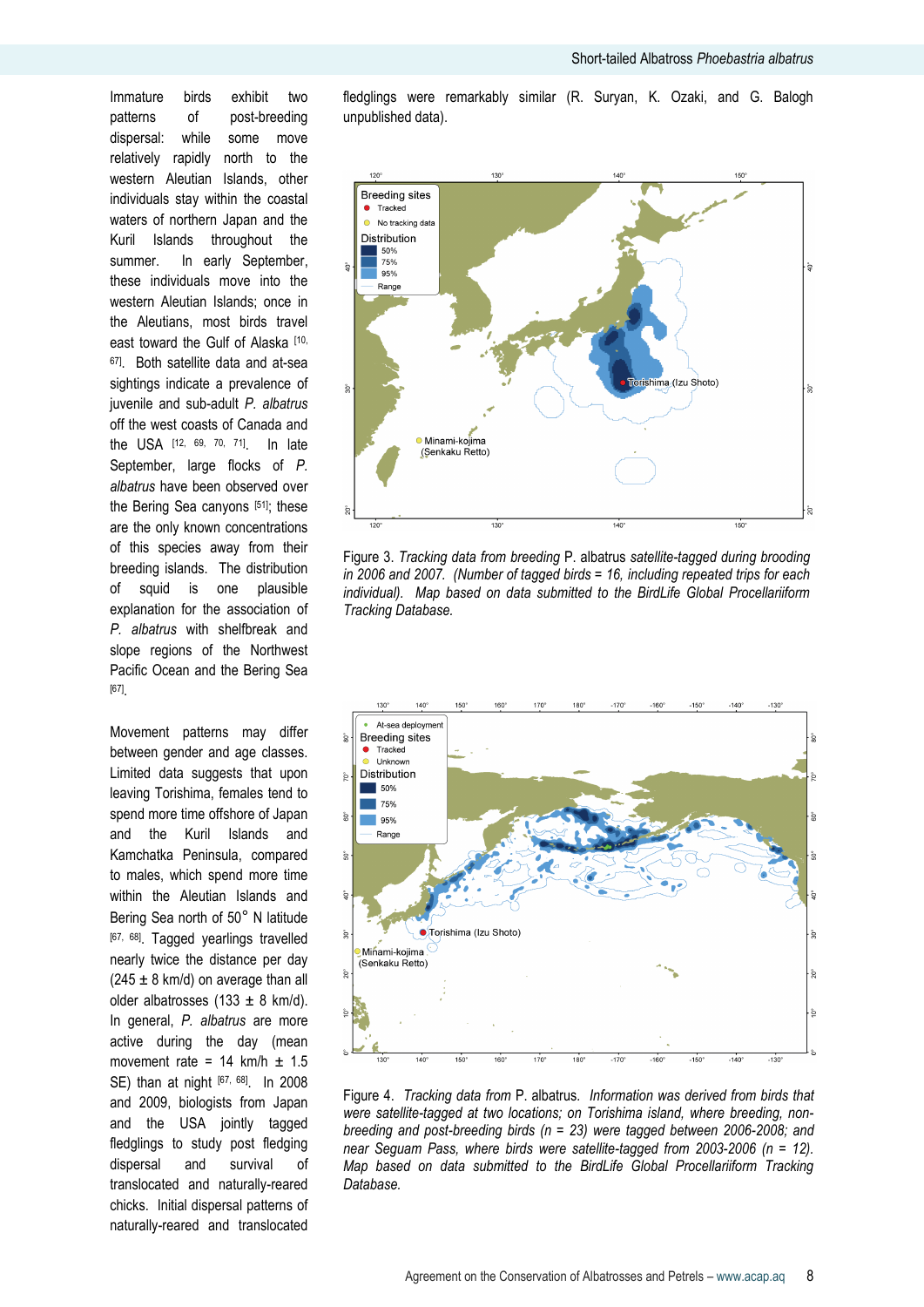As *P. albatrus* forage extensively along continental shelf margins, the majority of time was spent within national EEZs, particularly of the US (off Alaska), Russia, and Japan, rather than over international waters [33, 68] (Table 8). Overall, postbreeding*, P. albatrus* spent the greatest proportion of time off Alaska, and secondarily Russia, regardless of whether the birds were tagged in Japan or Alaska. Satellite-tagged birds spent relatively little time in central gyres but did transit these regions north of 35°N latitude [33].

Table 8. *Summary of the known ACAP Range States, non-ACAP Exclusive Economic Zones and Regional Fisheries Management Organisations that overlap with the marine distribution of* P. albatrus*.*

|                                      | <b>Breeding and feeding</b><br>range | Foraging range only | Few records - outside core<br>foraging range |  |
|--------------------------------------|--------------------------------------|---------------------|----------------------------------------------|--|
| <b>Known ACAP Range States</b>       | $\overline{\phantom{a}}$             |                     |                                              |  |
|                                      |                                      | Canada              | <b>Federated States of Micronesia</b>        |  |
| <b>Non-ACAP Exclusive Economic</b>   |                                      | China               | North Korea                                  |  |
|                                      | Disputed <sup>1</sup>                | Russia              | Mexico                                       |  |
| <b>Zones</b>                         | Japan                                | Taiwan              | Republic of the Marshall Islands             |  |
|                                      |                                      | <b>USA</b>          | South Korea                                  |  |
| <b>Regional Fisheries Management</b> | <b>WCPFC</b>                         | <b>IATTC</b>        |                                              |  |
| Organisations <sup>2</sup>           |                                      | <b>IPHC</b>         |                                              |  |
|                                      |                                      |                     |                                              |  |

<sup>1</sup> Senkaku or Diaoyutai Islands are disputed territory between Japan, Peoples Republic of China and Republic of China (Taiwan).

<sup>2</sup> see Figure 1 and text for list of acronyms

## **MARINE THREATS**

*Phoebastria albatrus* has the greatest potential overlap with fisheries that occur in the shallower waters along continental shelf break and slope regions, e.g., sablefish and Pacific halibut longline fisheries off the coasts of Alaska and British Columbia. Tagged birds also frequented the extensive Bering Sea shelf and shelfbreak areas, suggesting significant potential for interactions with the commercial pollock and Pacific cod fisheries [68]. Although, overlap between the distribution of birds and fishery effort does not mean that interactions between birds and boats necessarily occur, *P. albatrus* are known to have been killed in U.S. and Russian longline fisheries for Pacific cod and Pacific halibut [28]. In addition, birds on Torishima have been observed with hooks in their mouths of the style used in Japanese fisheries near the island (F. Sato, Yamashina Institute for Ornithology, pers. comm.).

During their post-breeding migration, adult females may have a more prolonged exposure to fisheries in Japanese and Russian waters than males, and juveniles have a greater exposure to fisheries on the Bering Sea shelf and off the west coasts of Canada and the US [33] . Within the EEZs of the US (off Alaska) and Canada (off British Columbia), mandatory seabird bycatch avoidance requirements are enforced [14, 72]. It is not known to what extent seabird avoidance requirements are in place and enforced in the EEZs of Russia and Japan, where risks to females and younger age classes would be greater.

Like most marine organisms, *P. albatrus* are exposed to the threats of marine debris, plastic ingestion and pollution (Table 9). However, the long-term population growth rate of 6-8% suggests that there is no major chronic source of mortality [50].

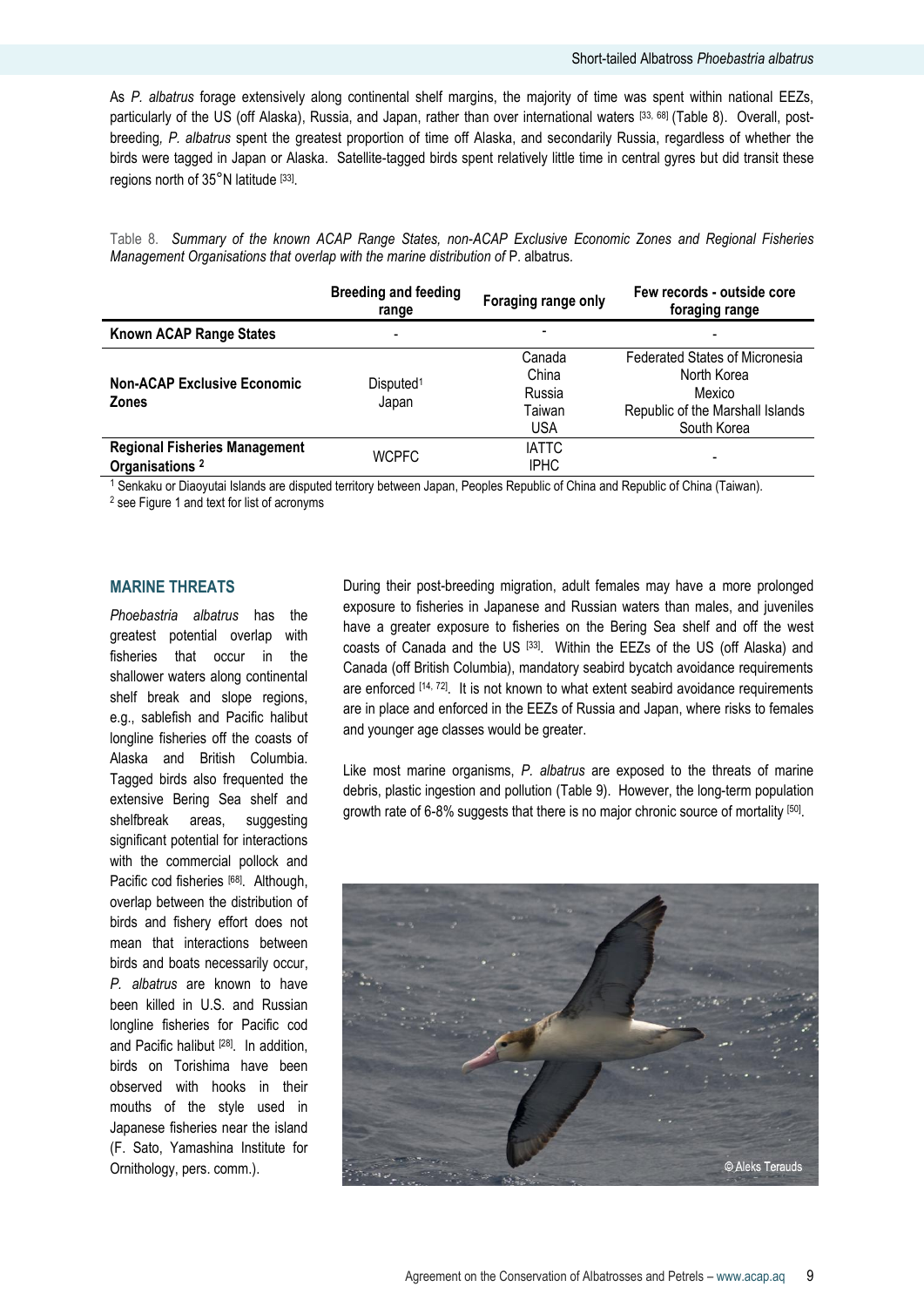|  |  |  |  |  |  |  | Table 9. Summary of known marine-based threats to P. albatrus. Table based on Short-tailed Albatross Recovery Plan [28]. |
|--|--|--|--|--|--|--|--------------------------------------------------------------------------------------------------------------------------|
|--|--|--|--|--|--|--|--------------------------------------------------------------------------------------------------------------------------|

| $N/A$ <sup>5</sup><br>Canada<br>Unknown<br>Not documented <sup>1</sup><br>Not documented<br>Unknown<br>Unknown<br>China<br>Unknown <sup>2</sup><br><b>Unknown</b><br>Unknown<br>Unknown<br>Unknown<br>l Jnknown<br>Likely <sup>3</sup><br>Unknown<br>Unknown<br>Unknown<br>Unknown<br>Likely | EEZ   | Longline<br>fishing | Jig fishing | Trawling | <b>Plastic</b><br>pollution | <b>Petroleum</b><br>contamination | <b>Predation</b> |
|----------------------------------------------------------------------------------------------------------------------------------------------------------------------------------------------------------------------------------------------------------------------------------------------|-------|---------------------|-------------|----------|-----------------------------|-----------------------------------|------------------|
|                                                                                                                                                                                                                                                                                              |       |                     |             |          |                             |                                   |                  |
|                                                                                                                                                                                                                                                                                              |       |                     |             |          |                             |                                   |                  |
|                                                                                                                                                                                                                                                                                              | Japan |                     |             |          |                             |                                   |                  |
| <b>Russia</b><br>Documented <sup>4</sup><br>Unknown<br>Unknown<br>Unknown<br>Unknown<br><b>Unknown</b>                                                                                                                                                                                       |       |                     |             |          |                             |                                   |                  |
| Taiwan<br>Unknown<br>Unknown<br>Likelv<br>Unknown<br>Unknown<br>Unknown                                                                                                                                                                                                                      |       |                     |             |          |                             |                                   |                  |
| N/A<br>US - Alaska<br>Unknown<br>Unknown<br>Unknown<br>Documented<br>Not documented                                                                                                                                                                                                          |       |                     |             |          |                             |                                   |                  |
| <b>US</b> - Continental<br>Unknown<br>Unknown<br><b>Unknown</b><br>Not documented<br>Not documented<br>Not documented<br>and Hawaii                                                                                                                                                          |       |                     |             |          |                             |                                   |                  |

<sup>1</sup> Not documented = reporting mechanism in place (i.e., video monitoring), but no bycatch has been reported.

<sup>2</sup> Unknown = No bycatch reported, but no reporting mechanism in place, or information is not available.

<sup>3</sup> Likely = No reported bycatch, no reporting mechanism is in place, but spatial overlap between species and fishery is so great that take is likely to have occurred. Birds with hooks in mouth from unknown fishery observed on breeding colony.

<sup>4</sup>Documented = bycatch of at least one bird reported.

<sup>5</sup> N/A = this type of fishery is not conducted on a commercial scale, with only a few harvesters jigging for groundfish in protected, nearshore waters of Alaska and British Columbia; those waters are not frequented by albatrosses. .

# **KEY GAPS IN SPECIES ASSESSMENT**

The inaccessibility of Minamikojima has prevented scientists from determining population trends there and from understanding the genetic discreteness and at-sea distribution of that population. The dispersal patterns and survival rate of fledglings, regardless of location, remain unknown, but are being investigated as part of a chick translocation effort (T. Deguchi, Yamashina Institute for Ornithology, pers. comm.).

Diet of the species during the nonbreeding season is not known. Nor is it known why the birds congregate over the Bering Sea Canyons during late September just prior to their migration back to Torishima.

Mortality of *P. albatrus* caused by non-US fisheries remains unassessed, as does mortality caused by the Pacific halibut fleet operating in both Canada and the US. Telemetry data indicating a high spatial and temporal overlap between Pacific halibut fisheries and short-tailed albatross

distribution around the Aleutian islands suggest that this is an area of potentially high risk US [68]. At the same time, it is one of very few U.S. commercial hook and line fisheries that does not require onboard observers. An independent monitoring mechanism would be needed to determine levels of seabird bycatch in this fishery.

Mortality caused by trawl fisheries is difficult to assess ; although research by Dietrich and Melvin suggest that the mortality rate is almost certainly very low [72], carcasses of albatrosses killed by collisions with cables are very unlikely to be recovered, and observers are not tasked with monitoring these interactions [72]. Cable-induced *P. immutabilis* mortalities have been documented in Alaskan trawl fisheries, but *P. albatrus* mortalities have not (K. Kuletz, U.S. Fish and Wildlife Service, unpublished data) [72]. A pilot study on Alaskan shoreside delivery and catcher processor vessels indicated that electronic monitoring systems could effectively monitor seabird interactions with trawl third wires [73].



Photo © James Lloyd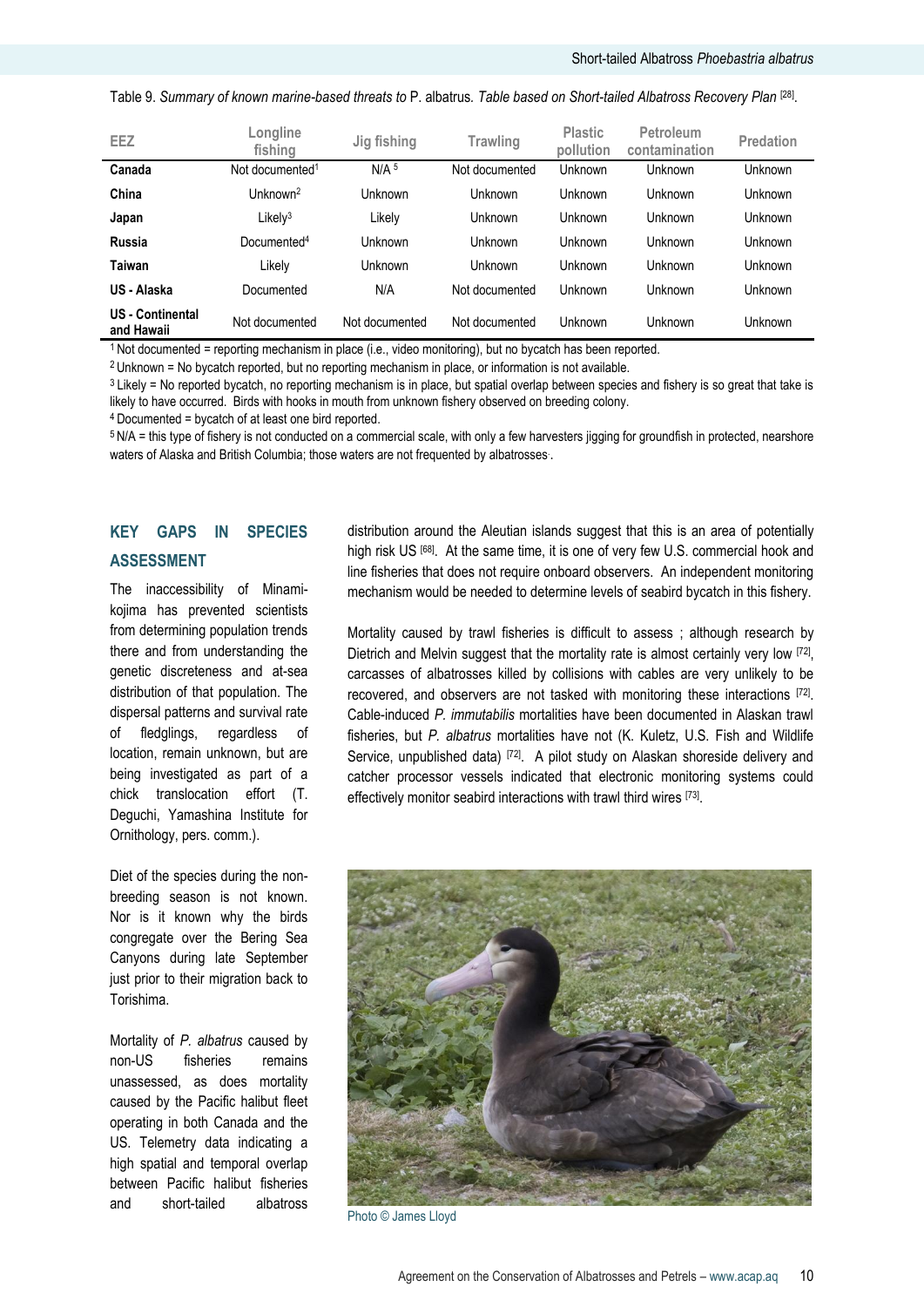## **REFERENCES**

- 1. Nunn, G.B., Cooper, J., Jouventin, P., Robertson, C.J.R., and Robertson, G.G. 1996. Evolutionary relationships among extant albatrosses (Procellariiformes: Diomedeidae) established from complete cytochrome-b gene sequences*. Auk* **113** (4): 784-801.
- 2. American Ornithologist's Union, 1988. *Checklist for North American Birds*. 7th ed., Lawrence, KS: Allen Press pp.
- 3. Penhallurick, J. and Wink, M. 2004. Analysis of the taxonomy and nomenclature of the Procellariiformes based on complete nucleotide sequences of the mitochondrial cytochrome b gene*. Emu* **104**: 125-147.
- 4. Agreement on the Conservation of Albatrosses and Petrels. *[http://www.acap.aq.](http://www.acap.aq/)*
- 5. IUCN. 2008. *2008 IUCN Red List of Threatened Species*. [www.iucnredlist.org.](http://www.iucnredlist.org/)
- 6. Convention on Migratory Species. [http://www.cms.int/documents/appendix/additions\\_II.pdf.](http://www.cms.int/documents/appendix/additions_II.pdf)
- 7. Bonn Convention. *Convention on the Conservation of Migratory Species of Wild Animals*. [http://www.cms.int/.](http://www.cms.int/)
- 8. Kushlan, J.A., Steinkamp, M.J., Parsons, K.C., Capp, J., Acosta Cruz, M., Coulter, M., Davidson, I., Dickson, L., Edelson, N., Elliot, R., Erwin, R.M., Hatch, S., Kress, S., Milko, R., Miller, S., Mills, K., Paul, R., Phillips, R., Saliva, J.E., Sydeman, B., Trapp, J., Wheeler, J., and Wohl, K., 2002. *Waterbird Conservation for the Americas: The North American Waterbird Conservation Plan, Version 1*. Waterbird Conservation for the Americas. Washington, DC. 78 pp.
- 9. Migratory Bird Convention Act. 1994. [http://laws.justice.gc.ca/en/M-7.01/.](http://laws.justice.gc.ca/en/M-7.01/)
- 10. COSEWIC, 2003. *COSEWIC assessment and status report on the Shorttailed Albatross Phoebastria albatrus in Canada.* Committee on the Status of Canada: Ottawa. vi + 25 pp. [www.sararegistry.gc.ca/species/speciesDetails\\_e.cfm?sid=797](http://www.sararegistry.gc.ca/species/speciesDetails_e.cfm?sid=797)
- 11. Species at Risk Act. 2002. [http://www.sararegistry.gc.ca/approach/act/sara\\_e.pdf.](http://www.sararegistry.gc.ca/approach/act/sara_e.pdf)
- 12. Environment Canada, 2008. *Recovery Strategy for the Short-tailed Albatross (Phoebastria albatrus) and the Pink-footed Shearwater (Puffinus creatopus) in Canada [Final].* Species at Risk Act Recovery Strategy Series. Environment Canada: Ottawa. vii + 44 pp. [http://www.sararegistry.gc.ca/document/default\\_e.cfm?documentID=1354](http://www.sararegistry.gc.ca/document/default_e.cfm?documentID=1354)
- 13. Milko, R., Dickson, L., Elliot, R., and Donaldson, G., 2003. *Wings Over Water: Canada's Waterbird Conservation Plan.* Canadian Wildlife Service
- 14. Department of Fisheries and Oceans, 2007. *National Plan of Action for Reducing the Incidental Catch of Seabirds in Longline Fisheries.* Communications Branch, Fisheries and Oceans Canada: Ottawa. 29 pp.
- 15. Harrison, C.S., Fen-Qi, H., Su Choe, K., and Shibaev, Y.V. 1992. The laws and treaties of North Pacific rim nations that protect seabirds on land and at sea*. Colonial Waterbirds* **15**: 264-277.
- 16. Japan and China. 1981. Agreement concerning the protection of migratory birds and their habitats (with annex and exchange of notes)*. United Nations Treaty Series No. 21945*.
- 17. Hasegawa, H. and DeGange, A. 1982. The short-tailed albatross *Diomedea albatrus*, its status, distribution and natural history*. American Birds* **6** (5): 806- 814.
- 18. King, W.B., 1981. *Endangered Birds of the World: the ICBP Bird Red Data Book*, Smithsonian Institute Press and International Council for Bird Preservation Washington DC. p. 12-13.
- 19. Wildlife Protection and Hunting Law. <http://www.env.go.jp/en/nature/biodiv/law.html>
- 20. Environment Agency Japan, 1993. *Short-tailed Albatross Conservation and Management Master Plan.*
- 21. Fisheries Agency, Government of Japan, 2009. *Japan's National Plan of Action for Reducing Incidental Catch of Seabirds in Longline Fisheries Revised Version March 2009.* 8 pp.
- 22. Red Data Book of Japan. [http://www.biodic.go.jp/cgi](http://www.biodic.go.jp/cgi-db/gen/rdb_g2000_do_e.rdb_result)[db/gen/rdb\\_g2000\\_do\\_e.rdb\\_result.](http://www.biodic.go.jp/cgi-db/gen/rdb_g2000_do_e.rdb_result)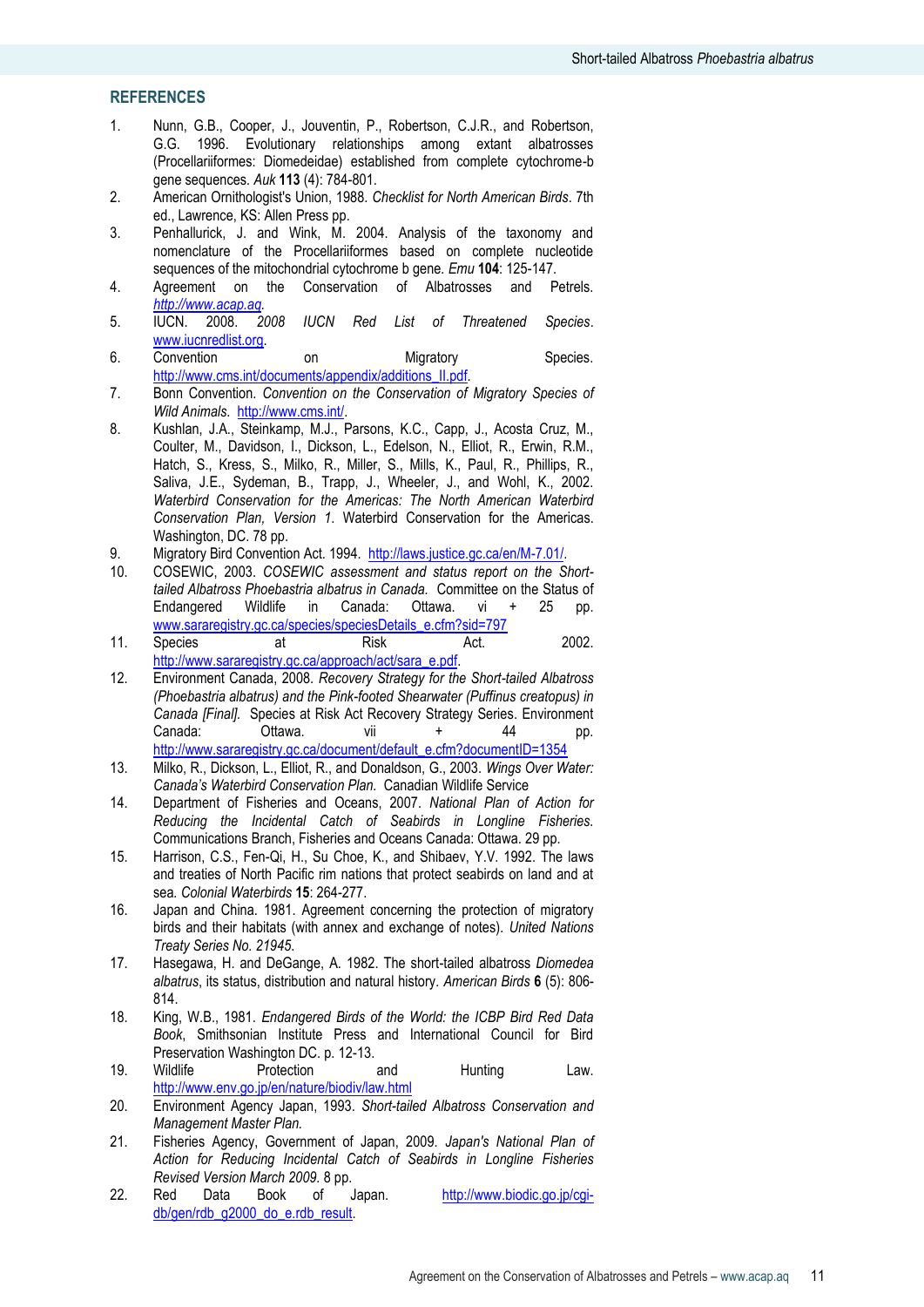- 23. Convention for the Protection of Migratory Birds and Game Mammals between the United States of America and the United Mexican States 1937. [http://www.fws.gov/le/pdffiles/mexico\\_mig\\_bird\\_treaty.pdf.](http://www.fws.gov/le/pdffiles/mexico_mig_bird_treaty.pdf)
- 24. Convention between the United States of America and the Union of Soviet Socialist Republics Republics 1976. [http://www.fws.gov/le/pdffiles?USSR\\_Mig\\_Bird\\_Treaty.pdf.](http://www.fws.gov/le/pdffiles?USSR_Mig_Bird_Treaty.pdf)
- 25. Taiwan Fisheries Agency, 2006. *Taiwan's National Plan of Action for Reducing Incidental Catch of Seabirds in Longline Fisheries - NPOA-Seabirds.* Taiwan Fisheries Agency, Council of Agriculture of the Executive Yuan the Republic of China Taipei.
- 26. Migratory Bird Treaty Act of 1918. [http://www.access.gpo.gov/uscode/title16/chapter7\\_subchapteri\\_.html.](http://www.access.gpo.gov/uscode/title16/chapter7_subchapteri_.html)
- 27. U.S. Fish and Wildlife Service. 2000. Final Rule to list the short-tailed albatross as Endangered*. Federal Register* **65** (147): 46643-46654.
- 28. U.S. Fish and Wildlife Service, 2008. *Short-tailed Albatross Recovery Plan.* U.S. Fish and Wildlife Service. Anchorage, AK. 105 pp. [http://ecos.fws.gov/docs/recovery\\_plan/090520.pdf.](http://ecos.fws.gov/docs/recovery_plan/090520.pdf)
- 29. National Marine Fisheries Service, 2001. *Final United States National Plan of Action for Reducing the Incidental Catch of Seabirds in Longline Fisheries.* Department of Commerce, NOAA, National Marine Fisheries Service: Silver Spring, MD. 18 pp.
- 30. State of Alaska. *Alaska Statutes, Article 4. Sec. 16.20.19.*
- 31. NatureServe. 2009. *NatureServe Explorer: An online encyclopedia of life [web application]. Version 7.1*. [http://www.natureserve.org/explorer/servlet/NatureServe?sourceTemplate=ta](http://www.natureserve.org/explorer/servlet/NatureServe?sourceTemplate=tabular_report.wmt&loadTemplate=species_RptComprehensive.wmt&selectedReport=RptComprehensive.wmt&summaryView=tabular_report.wmt&elKey=103001&paging=home&save=true&startIndex=1&nextStartIndex=1&reset=false&offPageSelectedElKey=103001&offPageSelectedElType=species&offPageYesNo=true&post_processes=&radiobutton=radiobutton&selectedIndexes=103001&selectedIndexes=101138&selectedIndexes=102415) [bular\\_report.wmt&loadTemplate=species\\_RptComprehensive.wmt&selectedR](http://www.natureserve.org/explorer/servlet/NatureServe?sourceTemplate=tabular_report.wmt&loadTemplate=species_RptComprehensive.wmt&selectedReport=RptComprehensive.wmt&summaryView=tabular_report.wmt&elKey=103001&paging=home&save=true&startIndex=1&nextStartIndex=1&reset=false&offPageSelectedElKey=103001&offPageSelectedElType=species&offPageYesNo=true&post_processes=&radiobutton=radiobutton&selectedIndexes=103001&selectedIndexes=101138&selectedIndexes=102415) [eport=RptComprehensive.wmt&summaryView=tabular\\_report.wmt&elKey=10](http://www.natureserve.org/explorer/servlet/NatureServe?sourceTemplate=tabular_report.wmt&loadTemplate=species_RptComprehensive.wmt&selectedReport=RptComprehensive.wmt&summaryView=tabular_report.wmt&elKey=103001&paging=home&save=true&startIndex=1&nextStartIndex=1&reset=false&offPageSelectedElKey=103001&offPageSelectedElType=species&offPageYesNo=true&post_processes=&radiobutton=radiobutton&selectedIndexes=103001&selectedIndexes=101138&selectedIndexes=102415) [3001&paging=home&save=true&startIndex=1&nextStartIndex=1&reset=false](http://www.natureserve.org/explorer/servlet/NatureServe?sourceTemplate=tabular_report.wmt&loadTemplate=species_RptComprehensive.wmt&selectedReport=RptComprehensive.wmt&summaryView=tabular_report.wmt&elKey=103001&paging=home&save=true&startIndex=1&nextStartIndex=1&reset=false&offPageSelectedElKey=103001&offPageSelectedElType=species&offPageYesNo=true&post_processes=&radiobutton=radiobutton&selectedIndexes=103001&selectedIndexes=101138&selectedIndexes=102415) [&offPageSelectedElKey=103001&offPageSelectedElType=species&offPageY](http://www.natureserve.org/explorer/servlet/NatureServe?sourceTemplate=tabular_report.wmt&loadTemplate=species_RptComprehensive.wmt&selectedReport=RptComprehensive.wmt&summaryView=tabular_report.wmt&elKey=103001&paging=home&save=true&startIndex=1&nextStartIndex=1&reset=false&offPageSelectedElKey=103001&offPageSelectedElType=species&offPageYesNo=true&post_processes=&radiobutton=radiobutton&selectedIndexes=103001&selectedIndexes=101138&selectedIndexes=102415) [esNo=true&post\\_processes=&radiobutton=radiobutton&selectedIndexes=103](http://www.natureserve.org/explorer/servlet/NatureServe?sourceTemplate=tabular_report.wmt&loadTemplate=species_RptComprehensive.wmt&selectedReport=RptComprehensive.wmt&summaryView=tabular_report.wmt&elKey=103001&paging=home&save=true&startIndex=1&nextStartIndex=1&reset=false&offPageSelectedElKey=103001&offPageSelectedElType=species&offPageYesNo=true&post_processes=&radiobutton=radiobutton&selectedIndexes=103001&selectedIndexes=101138&selectedIndexes=102415) [001&selectedIndexes=101138&selectedIndexes=102415.](http://www.natureserve.org/explorer/servlet/NatureServe?sourceTemplate=tabular_report.wmt&loadTemplate=species_RptComprehensive.wmt&selectedReport=RptComprehensive.wmt&summaryView=tabular_report.wmt&elKey=103001&paging=home&save=true&startIndex=1&nextStartIndex=1&reset=false&offPageSelectedElKey=103001&offPageSelectedElType=species&offPageYesNo=true&post_processes=&radiobutton=radiobutton&selectedIndexes=103001&selectedIndexes=101138&selectedIndexes=102415)
- 32. Austin, O.L. 1949. The Status of Steller"s Albatross*. Pacific Science* **3**: 283- 295.
- 33. Suryan, R.M., Dietrich, K.S., Melvin, E.F., Balogh, G.R., Sato, F., and Ozaki, K. 2007. Migratory routes of short-tailed albatrosses: Use of exclusive economic zones of North Pacific Rim countries and spatial overlap with commercial fisheries in Alaska*. Biological Conservation* **137** (3): 450-460.
- 34. Yamashina Institute. 2008. *Unpublished data.* Chiba, Japan.
- Hasegawa, H. 1979. Status of the short-tailed albatross of Torishima and in the Senkaku Retto in 1978/79*. Pacific Seabird Group Bulletin* **6** (1): 23-25.
- 36. Hasegawa, H., 2002. *Appendix 3. Unpublished short-tailed albatross chick banding data. in U.S. Fish and Wildlife Service, 2005. Short-tailed albatross draft recovery plan.* United States Fish and Wildlife Service: Anchorage, Alaska.
- 37. United Nations Educational, Scientific and Cultural Organization,. *Tentitive List - Ogasawara Islands*. <http://whc.unesco.org/en/tentativelists/5095/>
- 38. United Nations Educational, Scientific and Cultural Organization,. *Tentitive List - Papahanaumokuakea Marine National Monument*. [http://whc.unesco.org/en/tentativelists/5250/.](http://whc.unesco.org/en/tentativelists/5250/)
- 39. Hayes, S. and Egli, D., 2002. *Directory of Protected Areas in East Asia: People, Organisations and Places.* IUCN: Gland, Switzerland and Cambridge, UK. Xi + 98 pp.
- 40. United Nations Environment Programme and World Conservation Monitoring Centre. [http://www.unep-wcmc.org/sites/pa/1322v.htm.](http://www.unep-wcmc.org/sites/pa/1322v.htm)
- 41. Papahānaumokuākea Marine National Monument. 2008. *Papahānaumokuākea Marine National Monument Management Plan*. [http://hawaiireef.noaa.gov/management/mp/vol1\\_mmp08.pdf.](http://hawaiireef.noaa.gov/management/mp/vol1_mmp08.pdf)
- 42. Tickell, W.L.N. 1973. A visit to the breeding grounds of Steller"s albatross, *Diomedea albatrus. Sea Swallow* **23**: 13.
- 43. Tickell, W.L.N. 1975. Observations on the status of Steller"s albatross (*Diomedea albatrus*) 1973*. Bulletin of the International Council for Bird Preservation* **XII**: 125-131.
- 44. Hasegawa, H. 2001. Revival of the short-tailed albatross population on Torishima, Japan*. Pacific Seabirds* **28** (1): 34.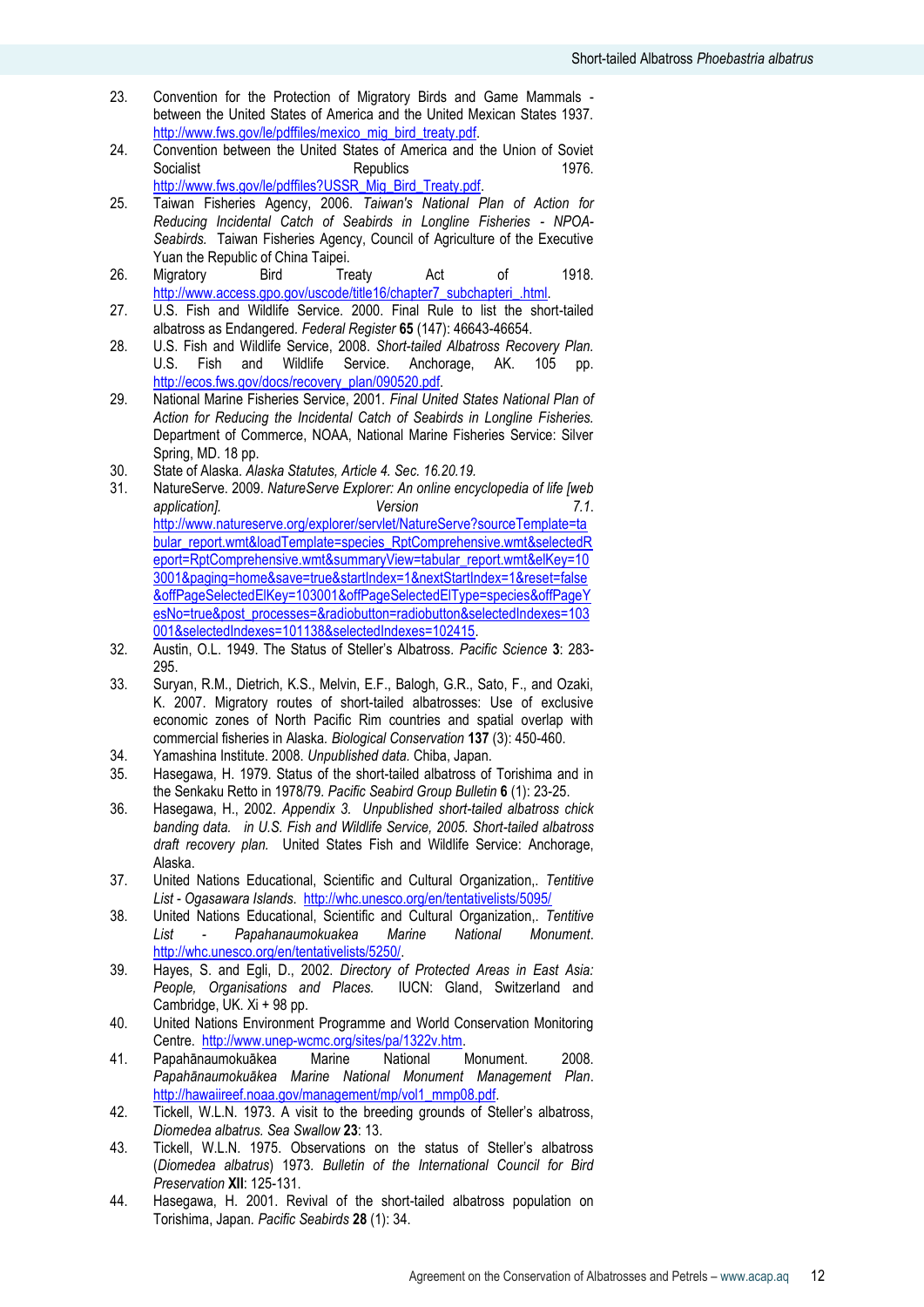- 45. Ono, Y. 1955. The status of birds on Torishima; particularly of Steller"s Albatross*. Tori* **14**: 24-32.
- 46. Hasegawa, H., 1984. *Status and conservation of seabirds in Japan, with special attention to the short-tailed albatross*, in *Status and conservation of the world's seabirds*, J.P. Croxall, G.H. Evans, and R.W. Schreiber (Eds). International Council for Bird Preservation Cambridge, U.K.
- 47. Hasegawa, H. 1991. Red Data Bird: Short-tailed albatross*. World Birdwatch*  **13** (2): 10.
- 48. Veran, S., Gimenez, O., Flint, E., Kendall, W.L., Doherty, P.F., and Lebreton, J.D. 2007. Quantifying the impact of longline fisheries on adult survival in the black-footed albatross*. Journal of Applied Ecology* **44** (5): 942-952.
- 49. Pannekoek, J. and van Strien, A. 2006. TRIM 3.53 (TRends & Indices for Monitoring data). Statistics Netherlands, Voorburg. [http://www.cbs.nl/en-](http://www.cbs.nl/en-GB/menu/themas/natuur-milieu/methoden/trim/default.htm)[GB/menu/themas/natuur-milieu/methoden/trim/default.htm](http://www.cbs.nl/en-GB/menu/themas/natuur-milieu/methoden/trim/default.htm)
- 50. Finkelstein, M., Wolf, S., M. Goldman, M., and Doak, D., 2007. *A Stochastic Population-based Model for the Short-tailed Albatross (Phoebastria albatrus).* Report to the Short-tailed Albatross Recovery Team, April 17th, 2007. Ecology and Evolutionary Biology Department, University of California:
- 51. Piatt, J.F., Wetzel, J., Bell, K., DeGange, A.R., Balogh, G.R., Drew, G.S., Geernaert, T., Ladd, C., and Byrd, G.V. 2006. Predictable hotspots and foraging habitat of the endangered short-tailed albatross (Phoebastria albatrus) in the North Pacific: Implications for conservation*. Deep-Sea Research Part Ii-Topical Studies in Oceanography* **53** (3-4): 387-398.
- 52. Prince, P.A. and Morgan, R., 1987. *Diet and feeding ecology of Procellariiformes*, in *Seabirds: feeding ecology and role in marine ecosystems*, J.P. Croxall (Ed) Cambridge University Press: Cambridge, U.K. p. 135-171
- 53. Species Profile: Phoebastria albatrus (Short-tailed Albatross). [http://seamap.env.duke.edu/species/tsn/554377.](http://seamap.env.duke.edu/species/tsn/554377)
- 54. Tickell, W.L.N., 2000. *Albatrosses*. Sussex, UK: Pica Presspp.
- 55. Melvin, E.F., Parrish, J.K., Dietrich, K.S., and Hamel, O.S., 2001. *Solutions to seabird bycatch in Alaska's demersal longline fisheries.* Washington Sea Grant Program. 53 pp. <http://www.wsg.washington.edu/pubs/seabirds/seabirdpaper.html>
- 56. Sinclair, E.H., Balanov, A.A., Kubodera, T., Radchenko, V., and Fedorets, Y.A., 1999. *Distribution and ecology of mesopelagic fishes and cephalopods*, in *Dynamics of the Bering Sea*, T. Loughlin and K. Ohtani (Eds). University of Alaska Sea Grant: Fairbanks, AK.
- 57. Lipinski, M.R. and Jackson, S. 1989. Surface-feeding on cephalopods by Procellariiform seabirds in the southern Benguela region, South Africa*. Journal of Zoology* **218**: 549–563.
- 58. Croxall, J.P. and Prince, P.A. 1994. Dead or Alive, Night or Day How Do Albatrosses Catch Squid*. Antarctic Science* **6** (2): 155-162.
- 59. Howard, H. and Dodson, L. 1933. Bird remains from an Indian shell-mound near Point Mugu, California*. Condor* **35**: 135.
- 60. McAllister, N.M., 1980. *Avian fauna from the Yuquot Excavation*, in *The Yuquot Project* W. Folan and J. Dewhirst (Eds). Parks Canada, National and Historic Parks and Site Branch, History and Archaeology.
- 61. Friedman, H. 1934. Bird bones from Eskimo ruins on St. Lawrence Island, Bering Sea*. Journal of the Washington Academy of Science* **24**: 83-96.
- 62. Murie, O.J., 1959. *Fauna of the Aleutian Islands and Alaska Peninsula.* USA Government Printing Office: Washington DC.
- 63. Yesner, D.R. 1976. Aleutian island albatrosses: a population history*. Auk* **93**: 263-280.
- 64. Lefevre, C., Corbett, D.G., West, D., and Siegel-Causey, D. 1997. A zooarcheological study at Buldir Island, Western Aleutians, Alaska*. Arctic Anthropology* **34**: 118-131.
- 65. McDermond, D.K. and Morgan, K.H., 1993. *Status and conservation of North Pacific albatrosses*, in *The status, ecology, and conservation of marine birds of the North Pacific*, K. Vermeer, K.T. Briggs, K.H. Morgan, and D. Siegel-Causey (Eds). Canadian Wildlife Service Special Publication: Ottawa.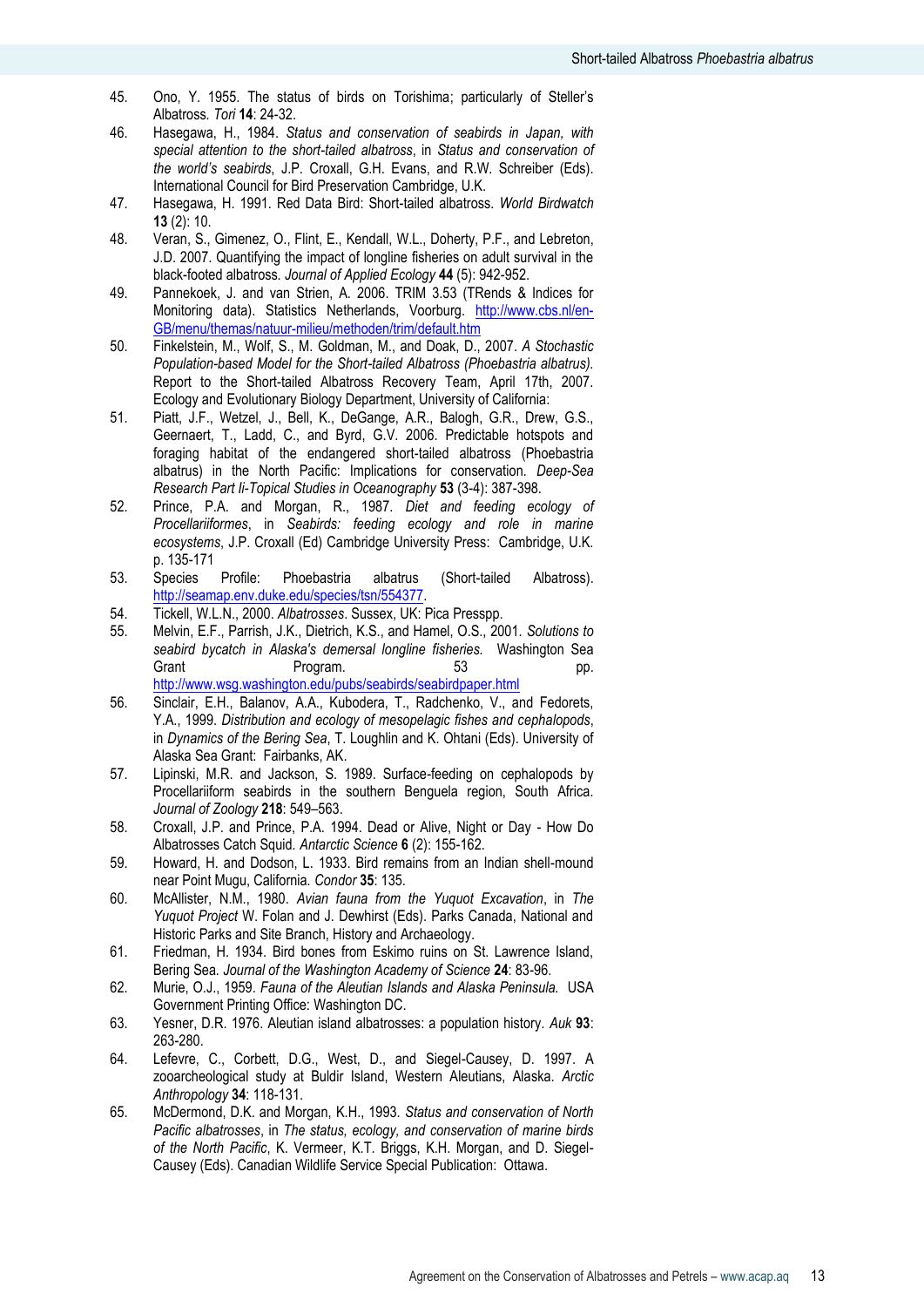- 67. Suryan, R.M., Sato, F., Balogh, G.R., Hyrenbach, K.D., Sievert, P.R., and Ozaki, K. 2006. Foraging destinations and marine habitat use of short-tailed albatrosses: A multi-scale approach using first-passage time analysis*. Deep-Sea Research Part Ii-Topical Studies in Oceanography* **53** (3-4): 370-386.
- 68. Suryan, R.M., Balogh, G.R., and Fischer, K.N., 2007. *Marine Habitat Use of North Pacific Albatrosses During the Non-breeding Season and Their Spatial and Temporal Interactions with Commercial Fisheries in Alaska.* North Pacific Research Board 69 pp.
- 69. Kenyon, J.K., Morgan, K.H., Bentley, M.D., McFarlane Tranquilla, L.A., and Moore, K.E., 2009. *Atlas of pelagic seabirds off the west coast of Canada and adjacent areas.* Canadian Wildlife Service Technical Report Series No. 499. Pacific and Yukon Region, Delta, BC, Canada.
- 70. Wyatt, B. 1963. A Short-tailed Albatross sighted off the Oregon Coast*. Condor* **65**: 163.
- 71. Helm, R.C. 1980. A Short-tailed Albatross off California*. Western Birds* **11**: 47- 48.
- 72. Dietrich, K.S. and Melvin, E.F., 2007. *Alaska Trawl Fisheries: Potential Interactions with North Pacific Albatrosses.* Washington Sea Grant: Seattle.
- 73. McElderry, H., Schrader, J., McCullough, D., Illingworth, J., Fitzgerald, S., and Davis, S., 2004. *Electronic monitoring of seabird interactions with trawl thirdwire cables on trawl vessels – a pilot study.* U.S. Dep. Commer., NOAA Tech, Memo. 39 pp.

#### **COMPILED BY**

Gregory R. Balogh, U.S. Fish and Wildlife Service (Greg\_balogh@fws.gov) and Ken Morgan, Environment Canada (ken.morgan@dfo-mpo.gc.ca).

# **CONTRIBUTORS**

Mark Tasker Vice-Chair, ACAP Advisory Committee

ACAP Breeding Sites Working Group Contact: Richard Phillips [raphil@bas.ac.uk](mailto:raphil@bas.ac.uk)

BirdLife International, Global Seabird Programme Contact: Cleo Small Cleo.Small@rspb.org.uk

#### **Maps:** Frances Taylor **Satellite-tracking data contributors:** Rob Suryan and Karen Fischer, Oregon State University (contact: rob.suryan@oregonstate.edu and Karen.Fischer@oregonstate.edu ); Greg Balogh, U.S. Fish and Wildlife Service; Kiyoaki Ozaki & Fumio Sato, Yamashina Institute of Ornithology (contact Kiyoaki Ozaki: ozaki@yamashina.or.jp ) and Shiho Kanie (Nature Conservation Bureau, Ministry of Environment, Japan).

## **RECOMMENDED CITATION**

Agreement on the Conservation of Albatrosses and Petrels. 2009. ACAP Species assessment: Short-tailed Albatross *Phoebastria albatrus*. Downloaded from [http://www.acap.aq](http://www.acap.aq/) on 24 September 2009.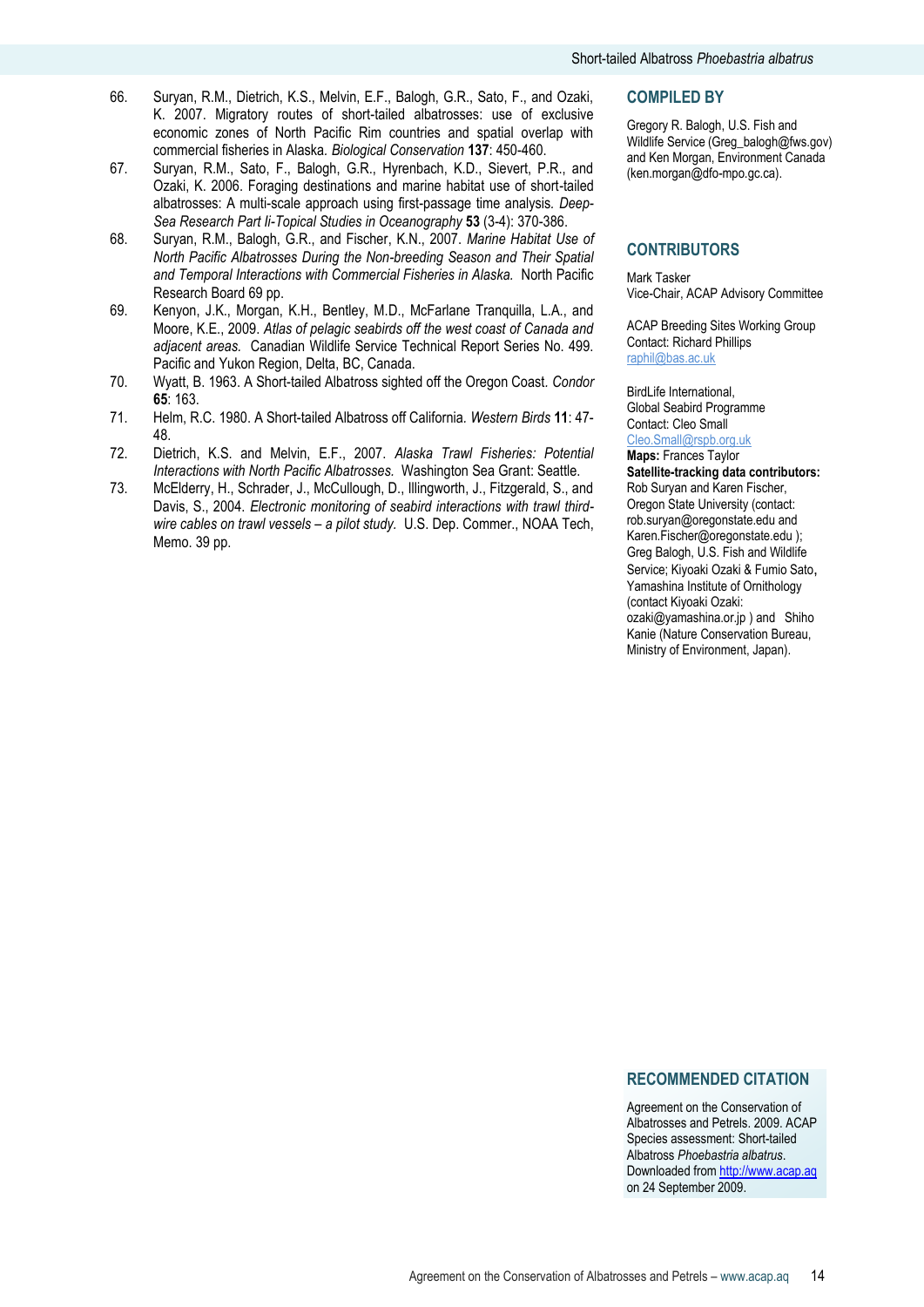# **GLOSSARY AND NOTES**

#### **(i) Years**.

The "split-year" system is used. Any count (whether active nests with eggs, breeding pairs, or chicks) is reported as the year in which the chick hatched; i.e. the second half of the split year, (e.g., eggs laid in 2007, chicks hatched and fledged in 2008, counts reported as 2008).

If a range of years is presented, it should be assumed that the monitoring was continuous during that time. If the years of monitoring are discontinuous, the actual years in which monitoring occurred are indicated.

#### **(ii) Methods Rating Matrix (based on NZ rating system)**

## **METHOD**

**A** Counts of nests with eggs (Errors here are detection errors (the probability of not detecting a bird despite its being present during a survey), the "nest-failure error" (the probability of not counting a nesting bird because the nest had failed prior to the survey, or had not laid at the time of the survey) and sampling error).

**B** Counts of chicks and extrapolation (Errors here are detection error, sampling and nest-failure error. The latter is probably harder to estimate later in the breeding season than during the incubation period, due to the tendency for egg- and chick-failures to show high interannual variability compared with breeding frequency within a species).

**C** Counts of nest sites (Errors here are detection error, sampling error and "occupancy error" (probability of counting a site or burrow as active despite it's not being used for nesting by birds during the season).

**D** Aerial-photo (Errors here are detection errors, nest-failure error, occupancy error and sampling error (error associated with counting sites from photographs), and "visual obstruction bias" - the obstruction of nest sites from view, always underestimating numbers).

**E** Ship- or ground- based photo (Errors here are detection error, nest-failure error, occupancy error, sampling error and "visual obstruction bias" (the obstruction of nest sites from view from low-angle photos, always underestimating numbers)

- **F** Unknown<br>**G** Count of e
- **G** Count of eggs in subsample population<br> **H** Count of chicks in subsample population
- **H** Count of chicks in subsample population and extrapolation (chicks x breeding success no count of eggs)

#### **RELIABILITY**

- **1** Census with errors estimated
- **2** Distance-sampling of representative portions of colonies/sites with errors estimated
- **3** Survey of quadrats or transects of representative portions of colonies/sites with errors estimated
- **4** Survey of quadrats or transects without representative sampling but with errors estimated
- **5** Survey of quadrats or transects without representative sampling nor errors estimated<br>**6** Unknown
- **6** Unknown

## **(iii) Population Survey Accuracy**

**High** Within 10% of stated figure;

**Medium** Within 50% of stated figure;<br>**Low** Within 100% of stated figure

**Low** Within 100% of stated figure (e.g., coarsely assessed via area of occupancy and assumed density) **Unknown**

#### **(iv) Population Trend**

Where calculated, trend analyses were run in TRIM software using the linear trend model with stepwise selection of change points (missing values removed) with serial correlation taken into account but not overdispersion.

#### **(v) Productivity (Breeding Success)**

Defined as proportion of eggs that survive to chicks at/near time of fledging unless indicated otherwise